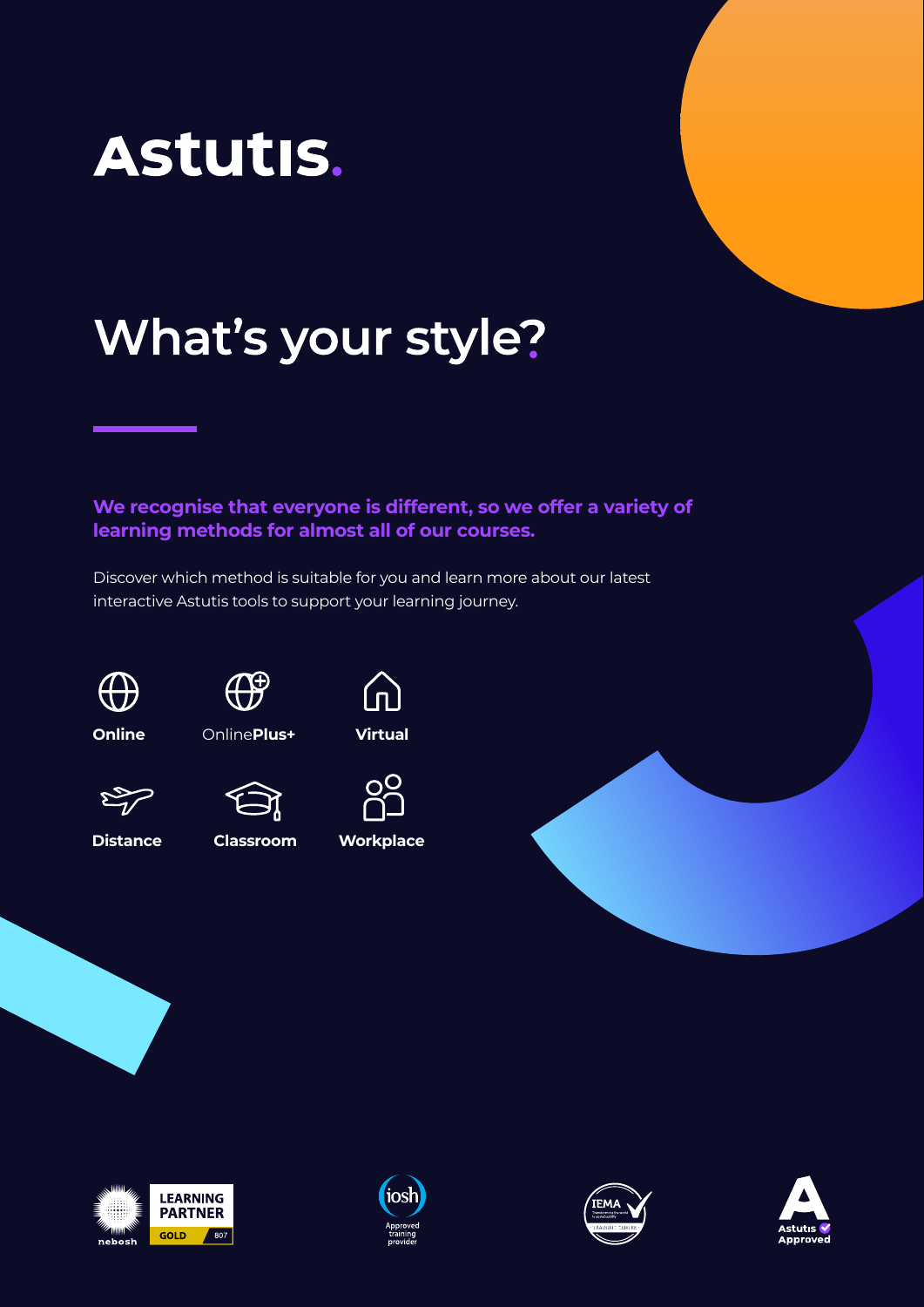

## **Find the most suitable study method for you.**

At Astutis, we don't put all our learners into one box and offer a single pathway to becoming a qualified HSE professional. Instead, we think outside the box and provide more than one method of study.

#### **So which method is suitable for you?**

Do you prefer interactive online learning using the latest gamification techniques? Do you prefer the social perks of the virtual classroom, or perhaps you prefer chronological learning using a textbook?

**Whatever your choice, we are here to help you make the right decision.**

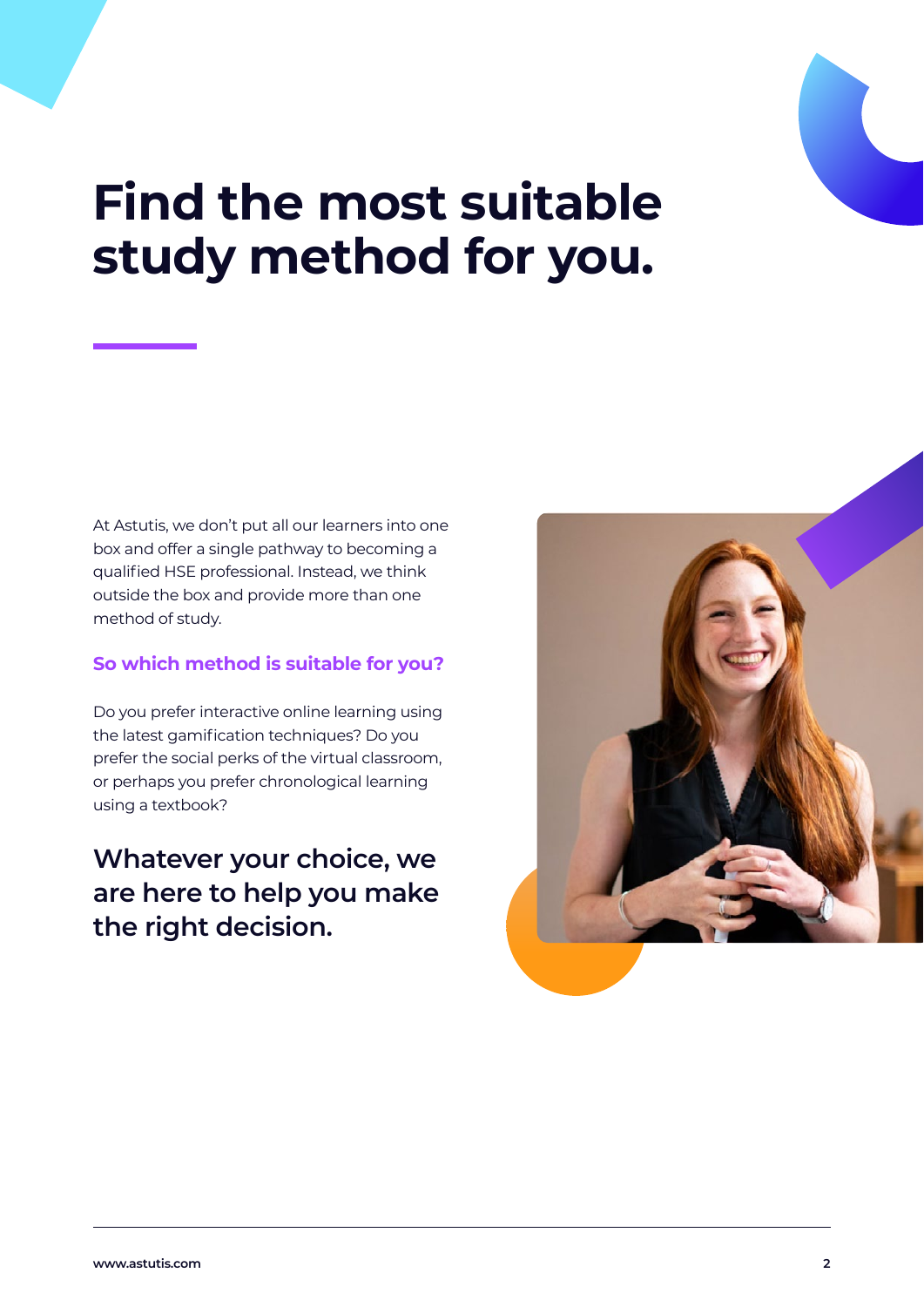

## **Astutis Learning Methods.**

Many of our courses are available with immediate access through our Astutis Online Learning Campus, and almost all of our courses are available through our Astutis Virtual First Academy. We deliver courses through the traditional structured classroom route as well as delivering all of the courses at your place of work on a date of your choice.



#### **Online**

Immediate course access, interactive multimedia selfstudy.

#### Online**Plus+**

Immediate course access, with a host of real-time webinar support.

#### **Virtual**

Tutor-led training live online using professional video conferencing software.



#### **Distance**

Fully illustrated digital and downloadable textbooks, access to online resources.



#### **Classroom**

Face to face in a safe, limited number physical environment.



#### **Workplace**

Classroom tuition, delivered on-site, customised to your industry.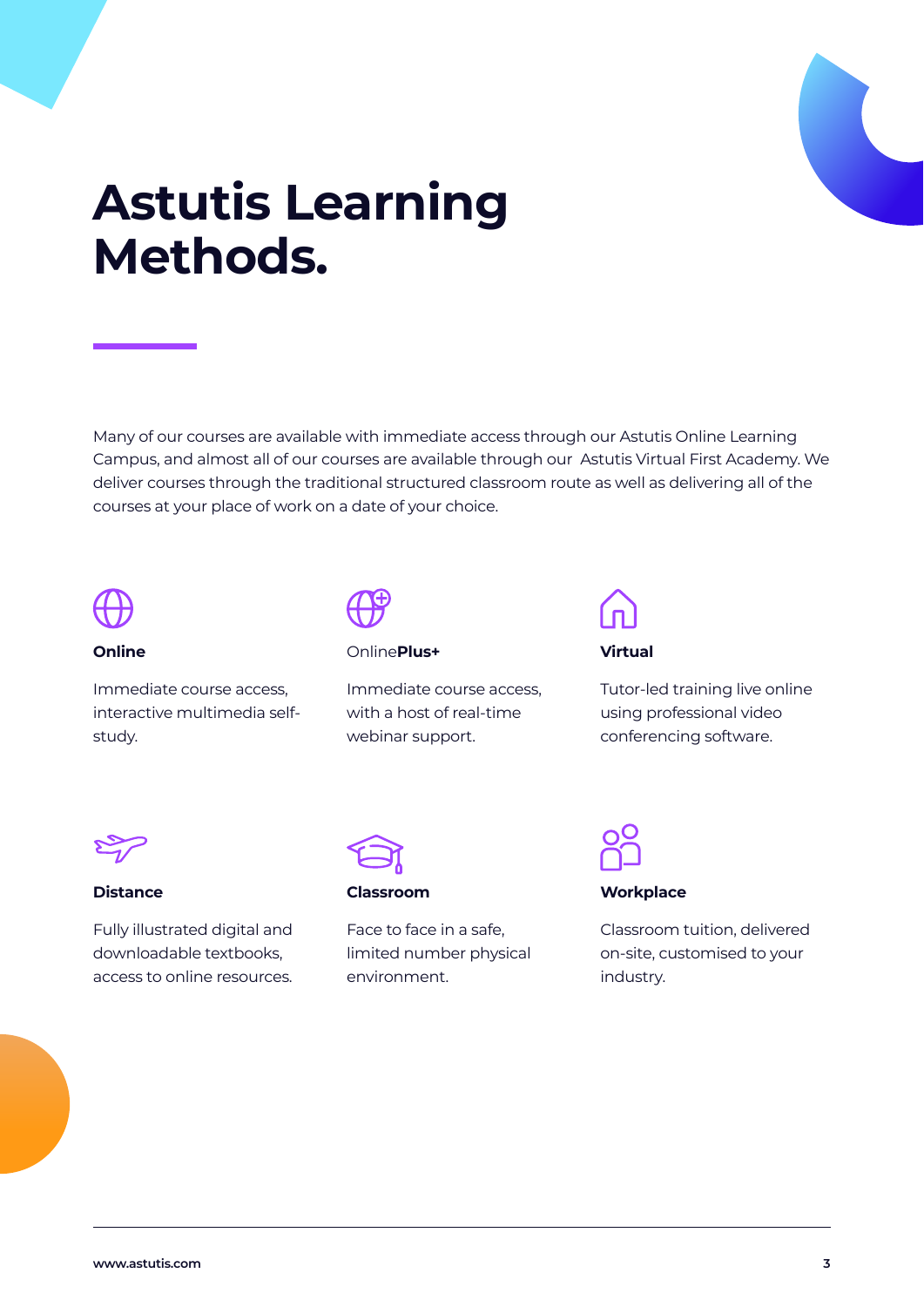

## **Online.**

## **Join 30,000 learners in the Astutis Learning Campus.**

**Best for:** Visual learners who value more control and self-study.

Online learning is an interactive, digital approach to studying. Immerse yourself in activities, videos and podcasts as you work through a structured learning plan. Online learning is excellent for those who prefer a visual, practical approach to study.

All of our online courses are created to the latest syllabus standards. Built on robust and secure foundations, our award winning Learning Management Systems (LMS) have been engineered to prioritise learner experience.

With you, the learner core to the course design, we have minimalised information overload. We are infusing knowledge with a vast library of multimedia content, including a wealth of video content.

If your course also includes live, tutor-led webinars, expect regular recap sessions on any challenging topics of the course, exams or assessments. Our tutors are IOSH Chartered Members, and they will be on hand to answer any of your questions and teach you how to tackle your assessments.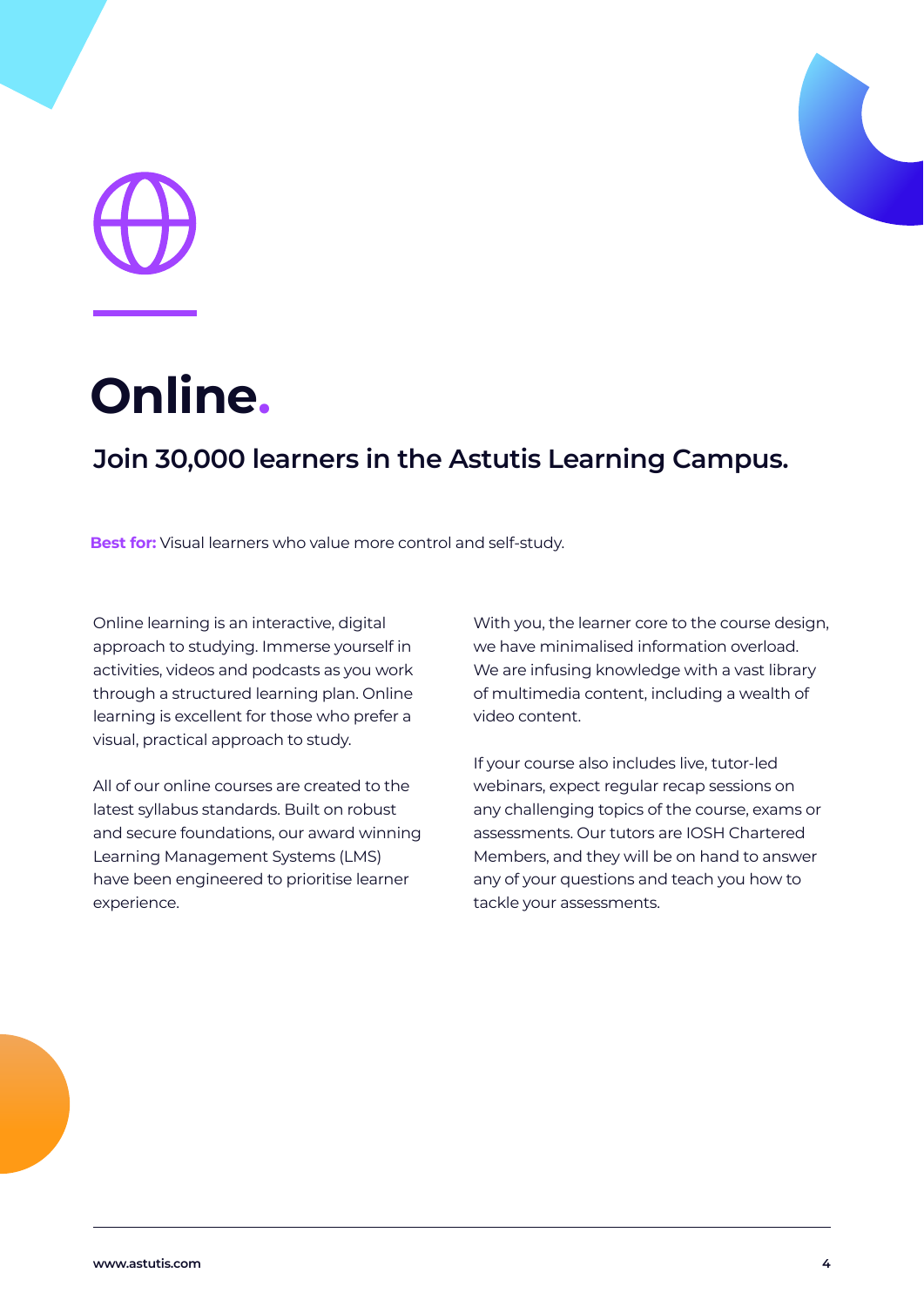#### **Online**





## **Keeping on top of your learning schedule is essential if you looking to pass your qualification.**

It is the reason why we have introduced Astutis TrackSmart, a fresh new gadget helping learners always know their academic timelines. Learners have constant access to their time trackers and exam date trackers, so they will always be on top of the learning deadlines. These tools enable learners to remain informed continually throughout their studies.

- **• Fully-optimised digital PDF course materials**, created by qualified learning designers and graphic designers.
- **• Learning activities** that help challenge your thinking and build confidence
- **• Interactive, practical exercises** that build your confidence and apply your learning in real-world scenarios.
- **• A personalised study plan** with progress checks, allowing you to keep on track with your studies.
- **• Ongoing support** and guidance from your CMIOSH NEBOSH Diploma tutor.
- **• Access to our exclusive LinkedIn group** for study support and networking opportunities with other learners.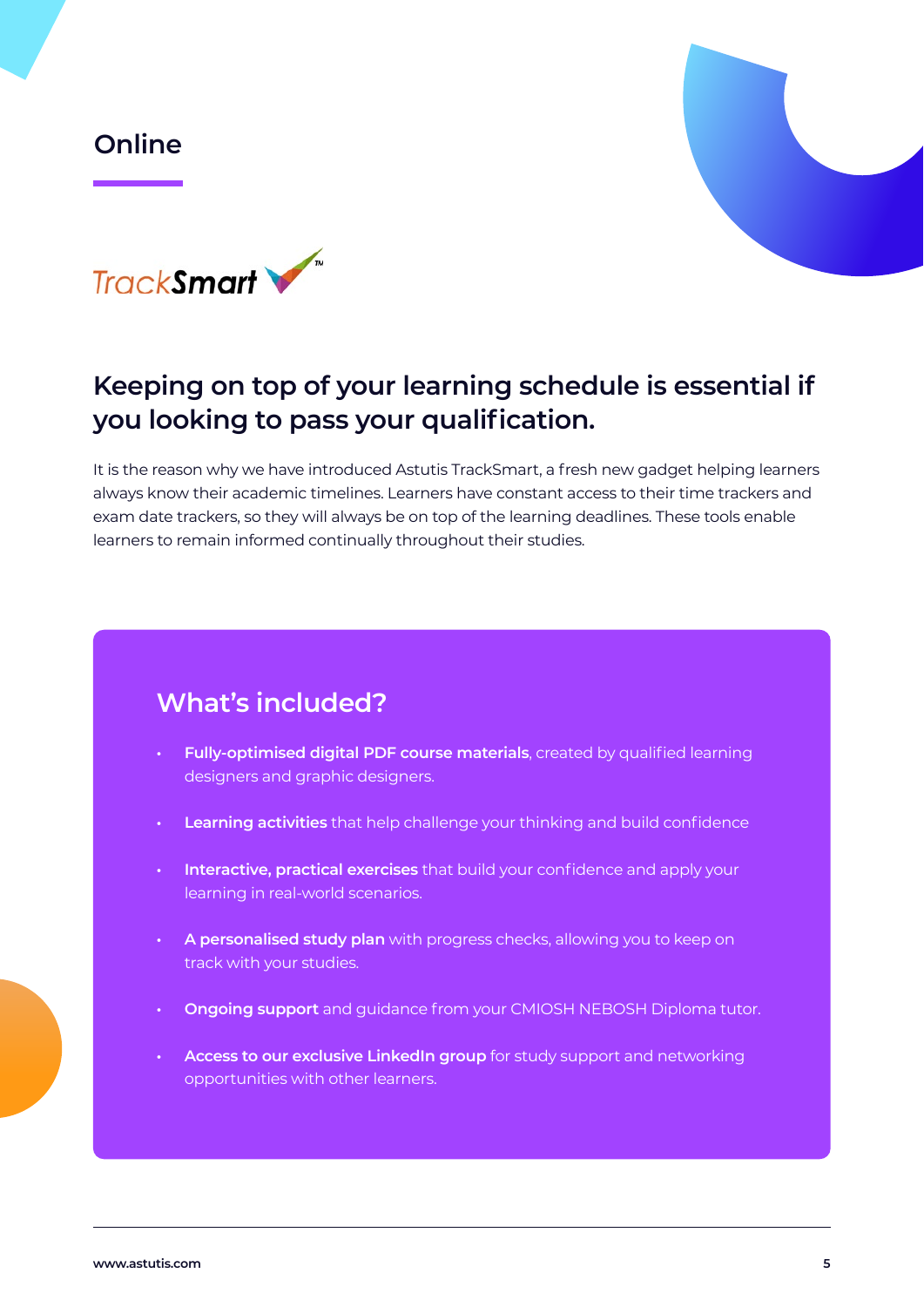



## **OnlinePlus+**

## **Blended learning with access to exclusive Astutis Online Tools.**

**Best for:** Learners who wish for the best of both worlds, online learning with tutor webinars.

A blended learning approach to instruction combines face-to-face classroom tuition led by expert tutors with online self-study time, meaning an integrated learning experience. Our OnlinePlus+ programmes combine faceto-face and online methods to varying degrees.

An OnlinePlus+ course comprises a series of scheduled tutorials conducted in real-time using webinar software and sits alongside our self-study online course.

This learning method replicates the best classroom experience by allowing learners to ask questions to a dedicated online tutor, share ideas and participate in live discussions.

Learners work as part of a group, starting together on a scheduled programme with set time frames. Together learners work through the interactive online course and attend the programme of live tutorials.



Here at Astutis, we know that to run a marathon, you don't start training by running a full marathon. So to get you ready for your exam, we've built the Astutis ExamSmart™ framework. The framework comprises three unique pillars that support your learning journey and help you pass your exam while minimising any negative pressure you may feel.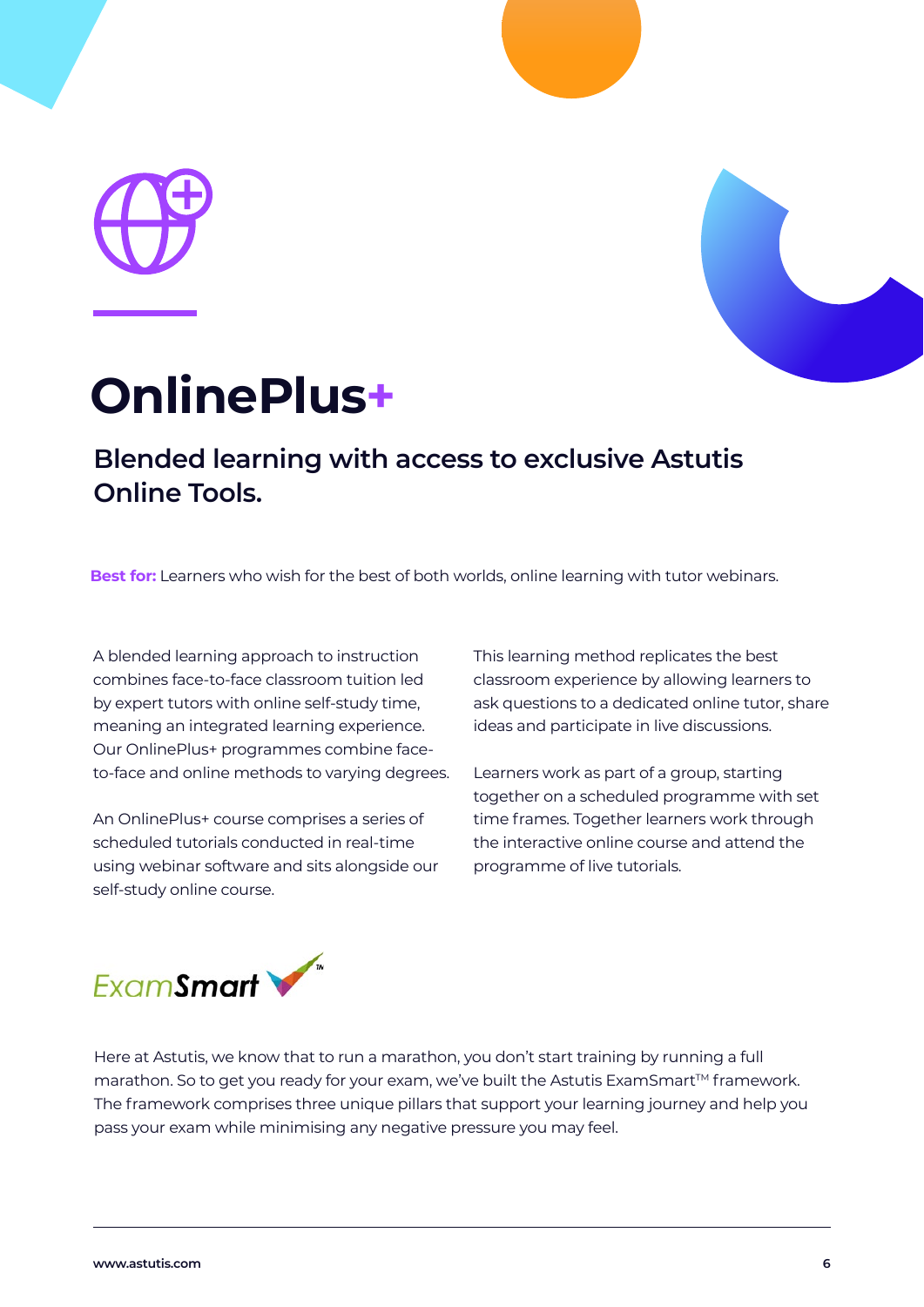# <u>(U</u>



## **Virtual.**

## **The market-leading Astutis Virtual Academy Experience.**

**Best for:** Learners looking to reap both classroom and virtual benefits from one package.

In our Virtual Classroom, you will learn and explore the same techniques as face to face learning, with the added safety of virtual education.

One of the best perks of the Virtual Classroom is its ease. Learners do not need to be anxious about attending physical classrooms. The Virtual Classroom is your safe space. It is a vibrant virtual village of health and safety learners like you. Slowly integrate yourself into a community of like-minded learners eager to take the next step in their careers. Just remember, you are not alone! If you are a quiet learner, fear not.

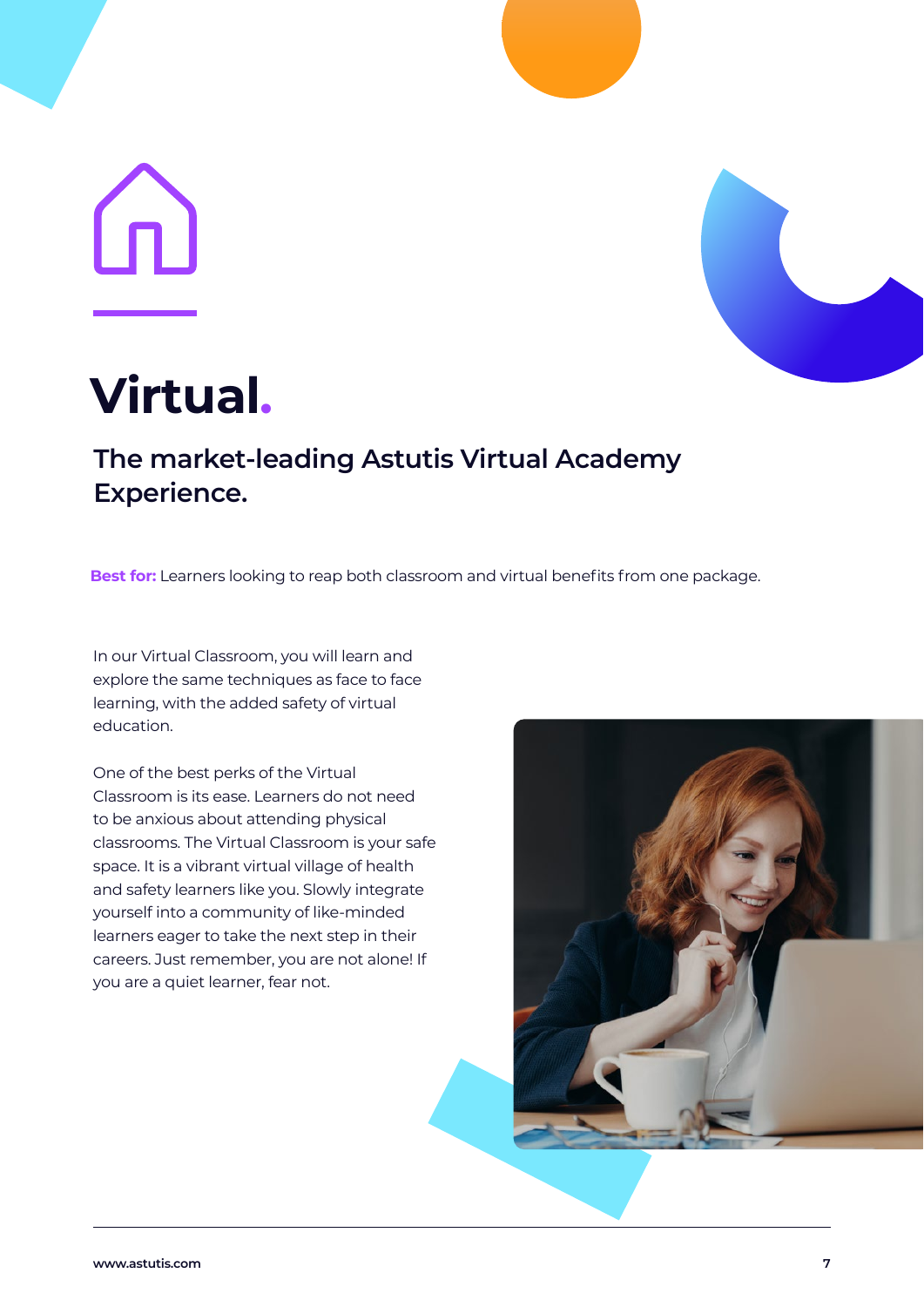## **Virtual**

Our virtual learning courses bring tutor-led training straight to your door. If you value group collaboration and tutor guidance but don't want to travel to a classroom, this option is for you.

- **• Live, daily tuition** from your expert health and safety tutor
- **•** Delivery via the latest professional **Microsoft Teams software**
- **• Comprehensive PDF course materials** and workbooks designed by our qualified learning designers
- **• Collaboration with other learners** in our virtual break-out rooms
- **• Access to our exclusive community and social support groups** for help and networking opportunities with other learners
- **• Support** every step of the way from our customer support and advisory team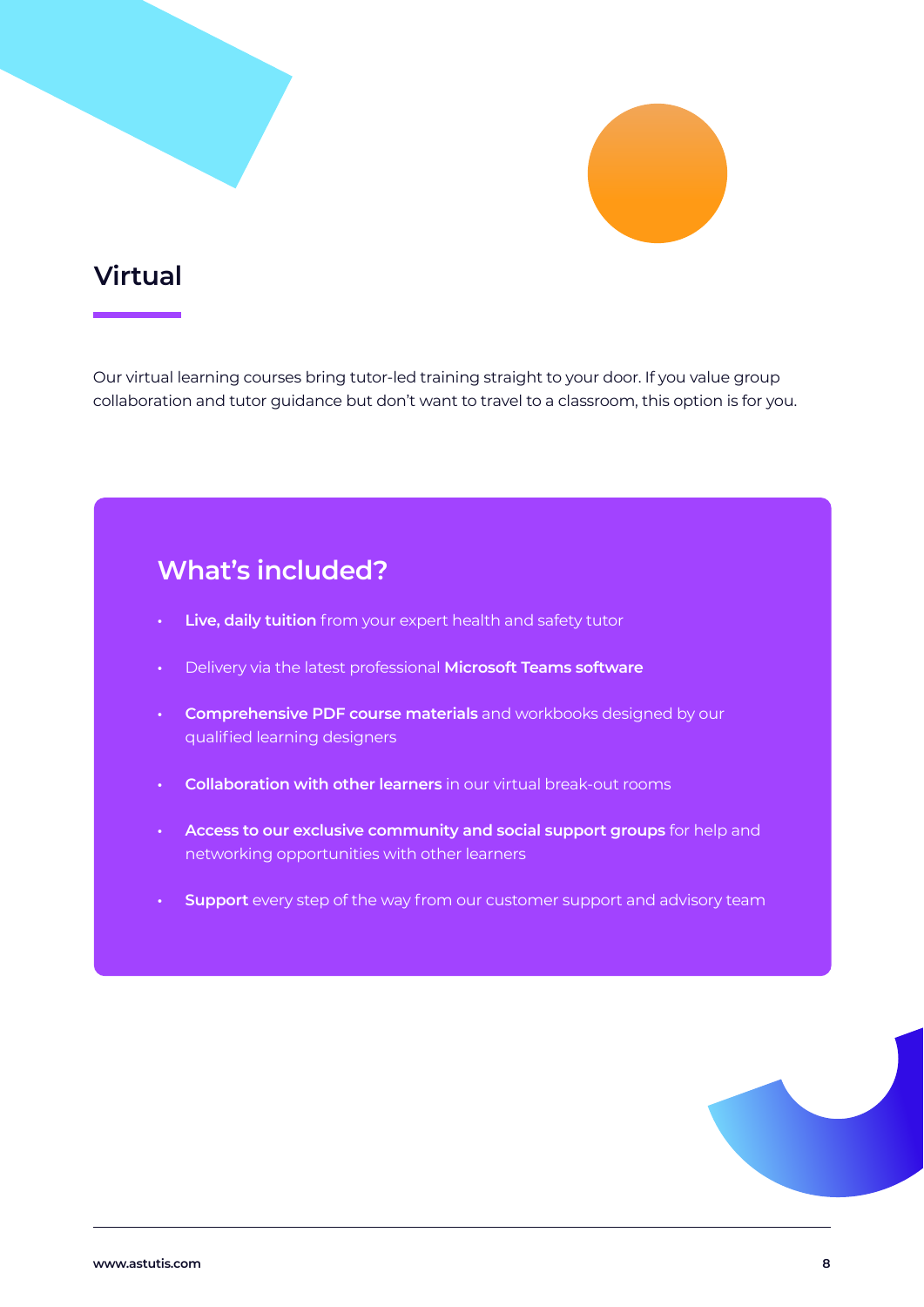



## **Classroom.**

## **Traditional learning with individual attention when needed.**

**Best for:** Learners who prefer a structured, tutor-led approach in a traditional classroom environment.

When studying for your health and safety or environmental qualification, you may prefer a structured, tutor-led approach, sharing experiences gained from fellow health and safety professionals within other organisations. If this is the case, then an Astutis classroom-based course is an ideal option.

With learner safety at the heart of our classroom course tuition, we limit the number of learners on each course. We regularly visit the venues to conduct risk assessments and audit the standards of catering and comfort.

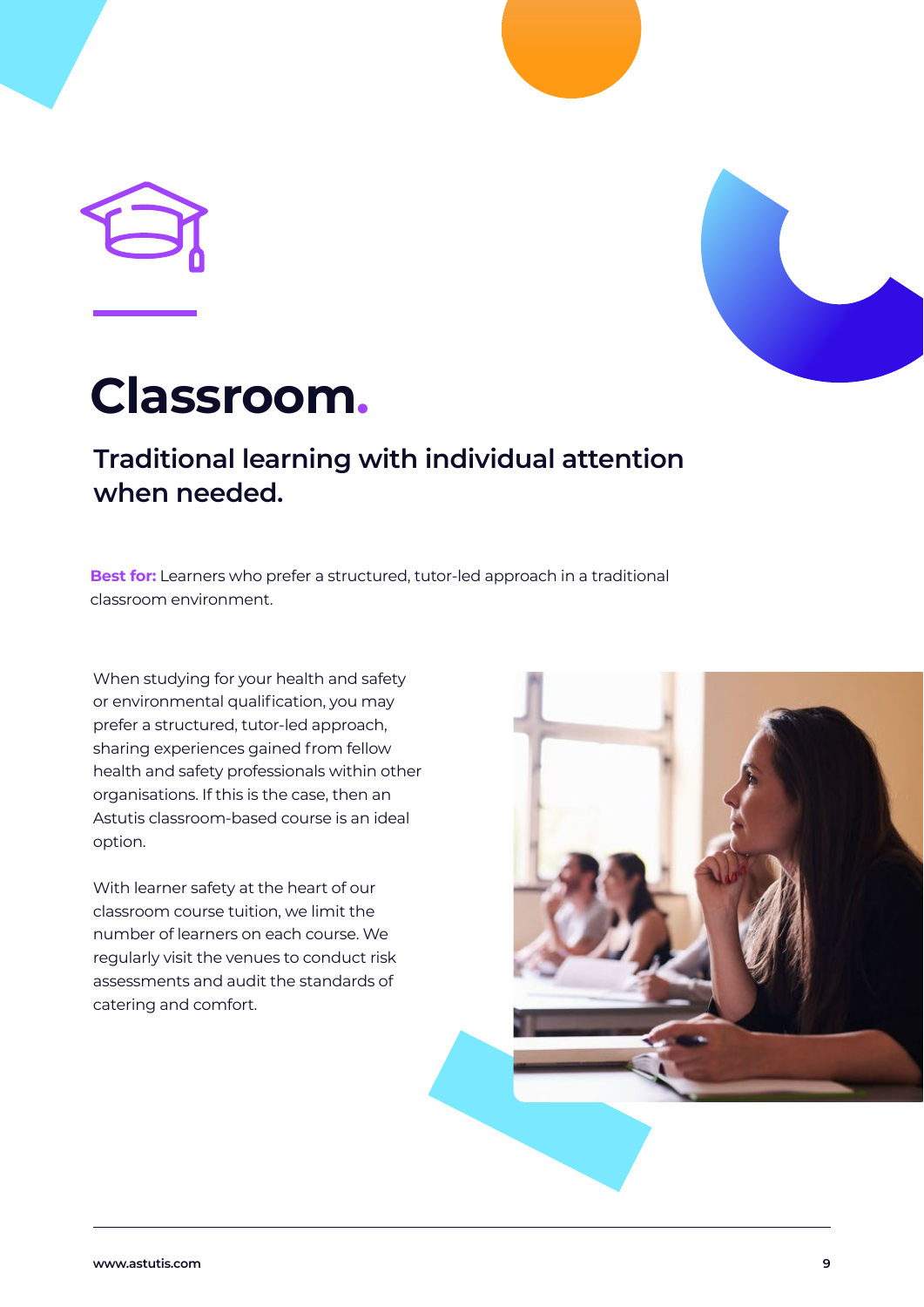

### **Classroom**

- **• Comprehensive physical course notes and study materials** developed by CMIOSH qualified tutors.
- **• Examination fees included,** no hidden fees
- **• Expert tutor support** in person throughout your course
- **• Ongoing support** and advice for the duration of your course
- **• Choice of six venues** across England and Wales
- **• Choice of three partner venues** for our NEBOSH National Diploma classroom courses
- **• First-class lunch and refreshments** provided throughout the day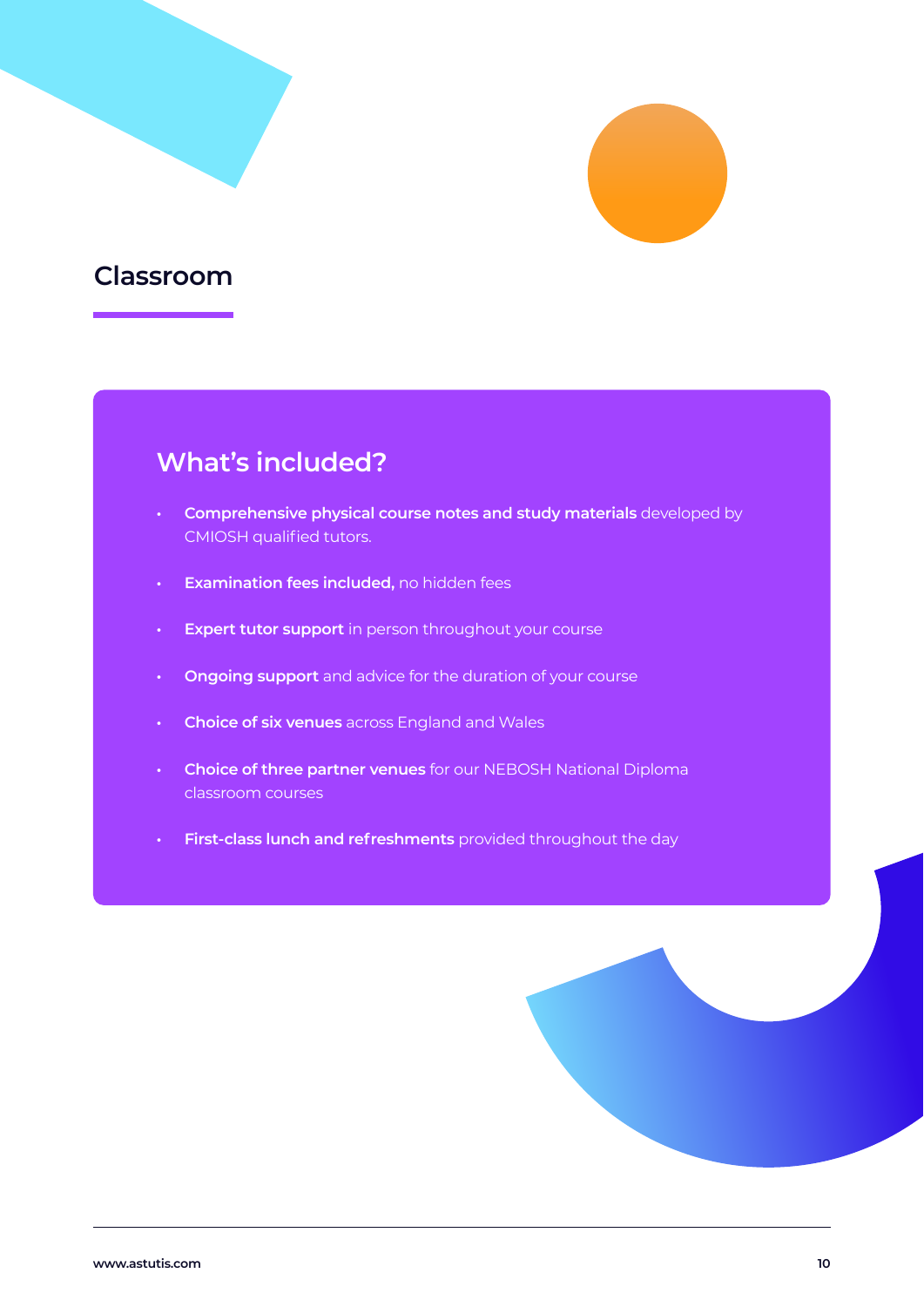



## **Distance.**

## **Limitless access to digital courses notes and resources at a click of a mouse.**

**Best for:** Learners who prefer digital downloadable textbook learning.

Distance learning provides a traditional approach to study. If you enjoy reading, writing, and locking yourself away in a quiet place to focus, then distance learning could be the choice for you.

Distance courses require you, the learner, to work your way through digital downloadable textbook materials and to self-study at your own pace. Our learners have access to our resources platform for additional help when you need it, including revision webinars designed to prepare you for your exam or assessment.

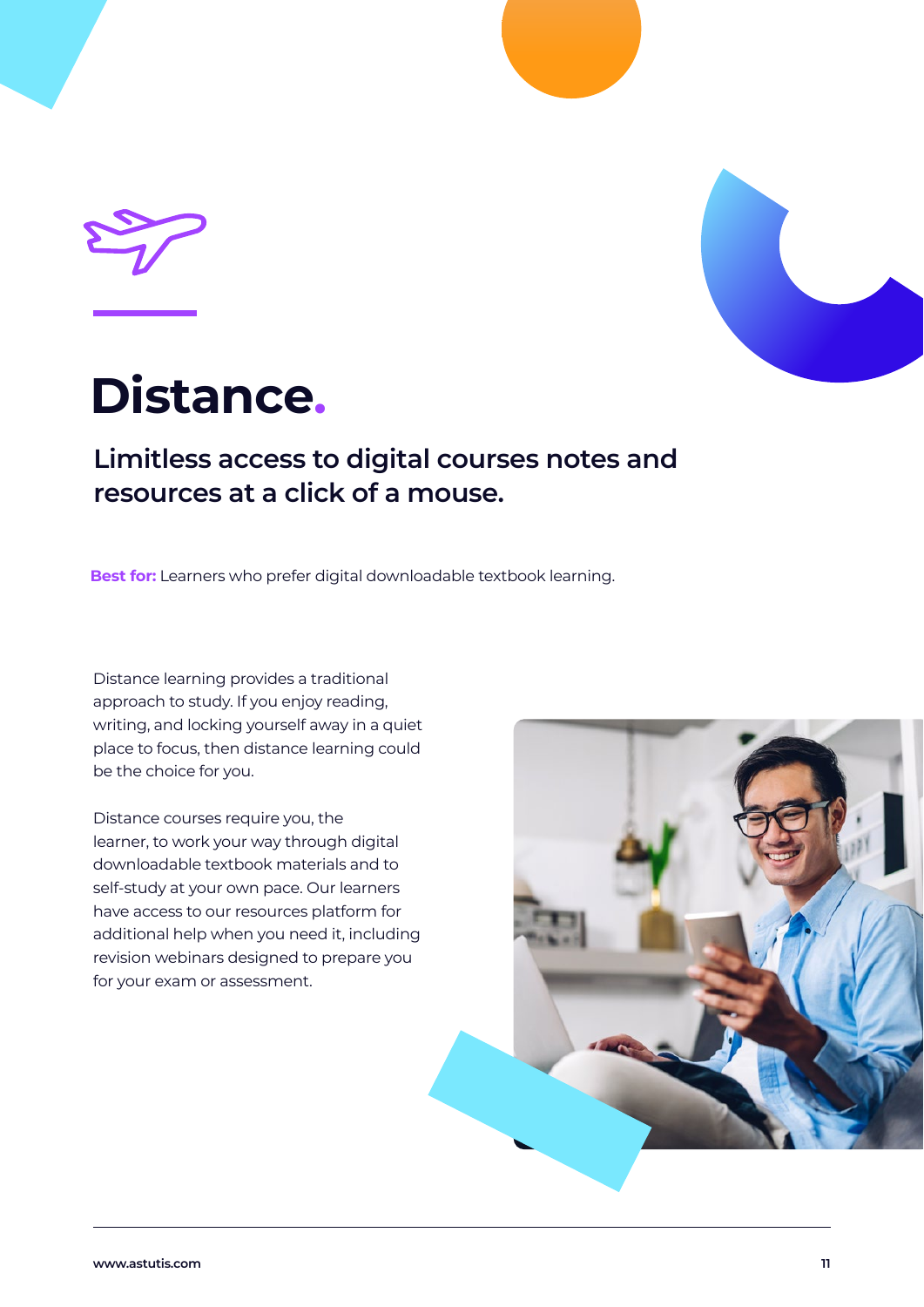

## **Distance**

- **•** Access to the **Astutis Online Learning Academy**
- **• A personalised learning map** to help guide and navigate you through the course
- **• Progress checks** to keep you on track with your studies
- **• Engaging, multimedia-rich materials** that keep you focused and help you learn
- **• Interactive activities** to test your understanding in the real-workplace
- **• A digital resource hub** for instant access to extra support material
- **• Revision webinars** for help with more complex topics and assessment guidance
- **• Access to discussion forums** for support from other learners
- **• Support** from our technical and customer support team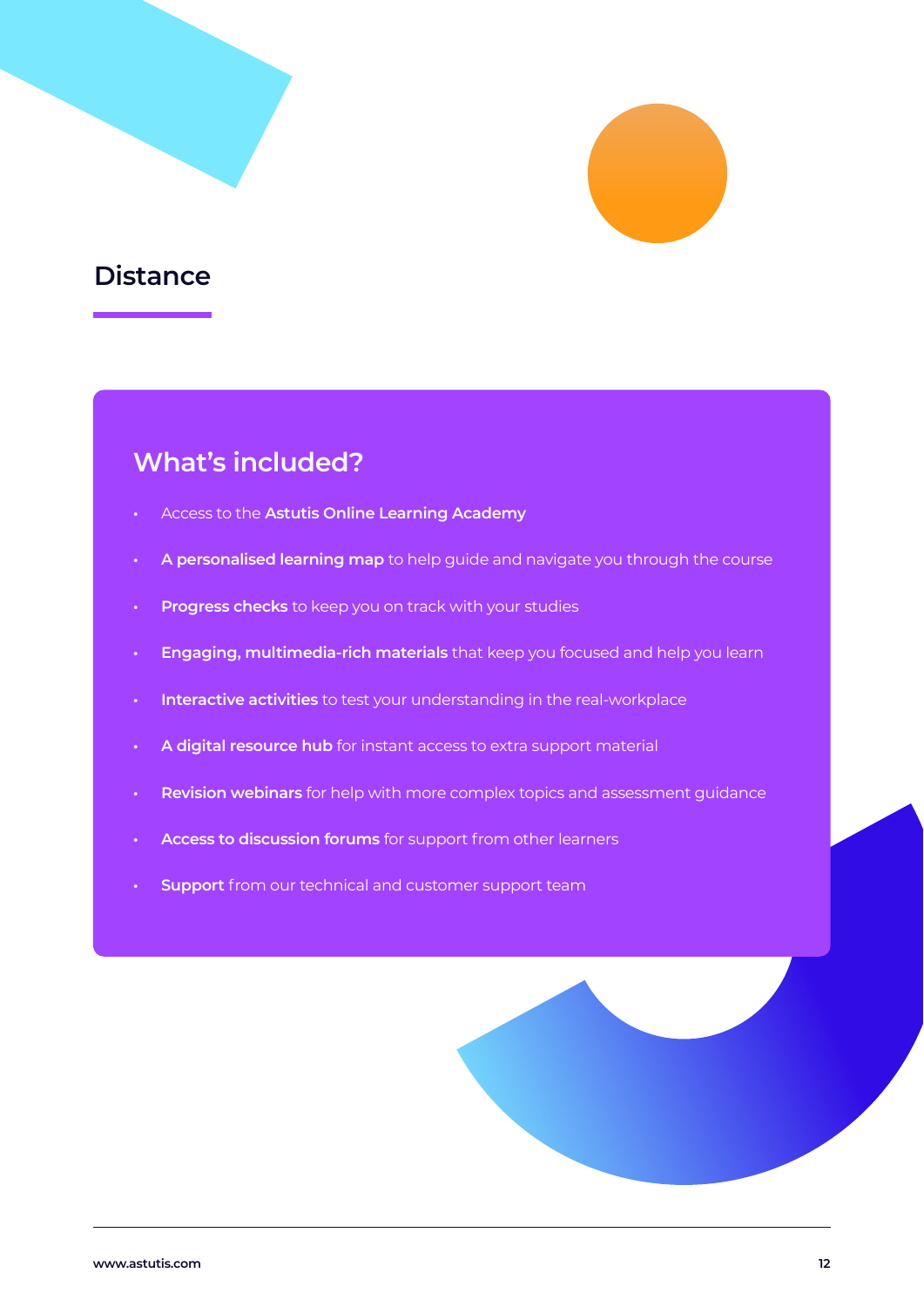

## **Workplace.**

## **Study in a familiar setting alongside your colleagues.**

**Best for:** Multiple learners within the same organisation or group.

Workplace training offers the perfect balance between flexibility and cost-effectiveness for your teams.

Our workplace learning options are tailored specifically to meet your individual needs. We adapt to your environment and help you address any unique scenarios or issues faced by employees and managers. In addition, our training courses can be customised to suit your business requirements and can undoubtedly incorporate specific policies, procedures, forms and templates.

- **• Choice** of convenient and suitable training solutions developed to suit your needs
- **•** Training that is **customised to your company** requirements, so it is relevant and effective for your workforce
- **• Reassurance** that your workforce will be well equipped to improve the safety culture positively
- **• A dedicated** account management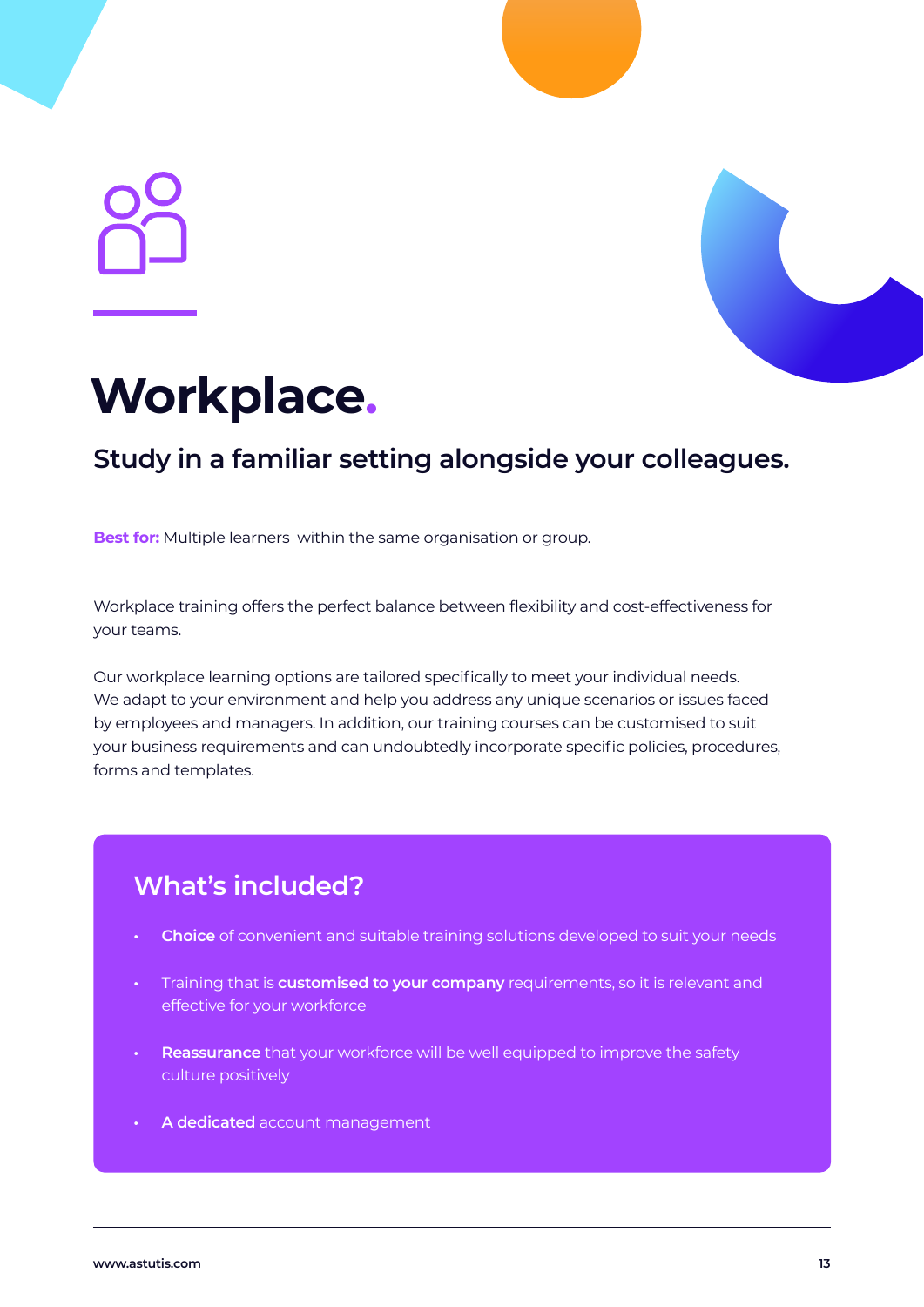

## **Develop your people for a better organisation.**

## **Designed by Experts for Experts**

We are transforming how our learners engage with course content, the software platforms, and the support systems to facilitate unheard-of levels of employee engagement.

We take our inspiration from various educational approaches to put together a course for you that is engaging and participatory.



## **Why Choose Astutis**

Our dedicated team of tutors, learning designers and multimedia developers thrive on sharing their broad expertise and skills. We are passionate about ensuring our courses deliver the best possible experience for our learners.